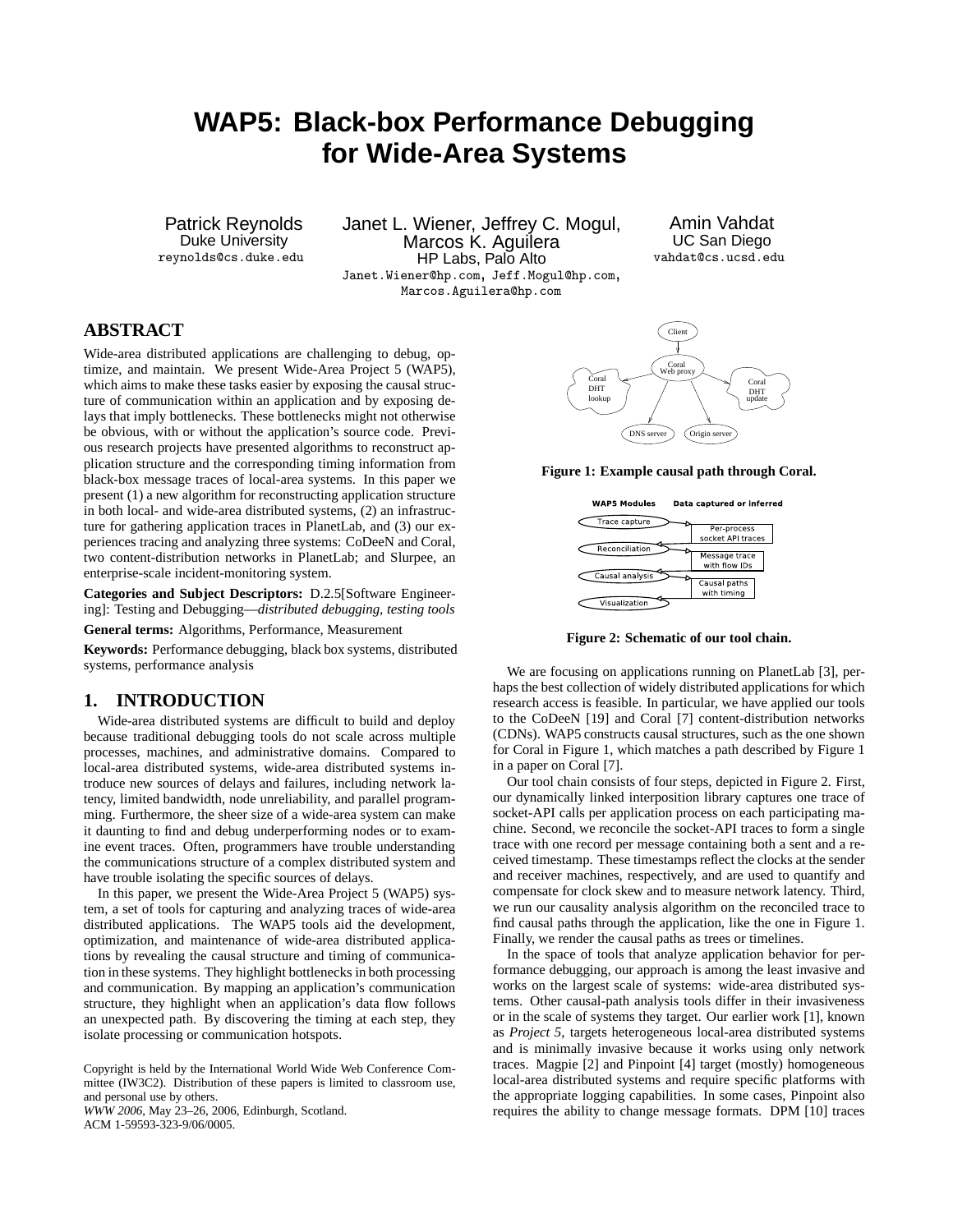single-computer systems using an instrumented kernel. Pip [13] supports wide-area systems but requires manual annotations, an instrumented platform, or both. We discuss related work further in Section 8.

This paper makes the following contributions:

- A new causal-path inference algorithm, the *message-linking algorithm*, that introduces support for wide-area systems. Some of the new features of linking also make it easier to analyze local-area systems. We provide a full comparison with our previous algorithms [1] in Section 5.3.
- A discussion of several previously unaddressed problems with causal path analysis, including naming issues, DHT issues, wide-area network latencies, clock skew, and network address translation.
- Results from applying our tools to three real systems, the CoDeeN and Coral CDNs running on PlanetLab, and Slurpee, an enterprise-scale incident-monitoring system.

In the next section, we define the problem we are solving more explicitly. We then describe the three main tools in our approach, which perform trace capture, trace reconciliation, and causal path analysis over the trace. Finally, we present results from three systems.

## **2. PROBLEM DEFINITION**

In this section, we define the problem we are solving. We include a description of the target applications, discussion of some distributed hash table (DHT) issues, definitions of our terminology for communication between components, our model of causality, and several issues related to naming of components.

## **2.1 Target applications**

Our primary goal is to expose the causal structure of communication within a distributed application and to quantify both processing delays inside nodes and communication (network) delays. In this paper, we specifically focus on wide-area distributed systems (and other systems) where the network delays are non-negligible. We further focus on PlanetLab applications because we can get access to them easily. However, nothing in our approach requires the use of PlanetLab.

We aim to use as little application-specific knowledge as possible and not to change the application. We can handle applications whose source code is unavailable, whose application-level message formats are unknown, and, in general, without *a priori* information about the design of the application.

Our tools can handle distributed systems whose "nodes" span a range of granularities ranging from entire computers down to single threads, and whose communication paths include various network protocols and intra-host IPC. We aim to support systems that span multiple implementation frameworks; for example, a multitier application where one tier is J2EE, another is .Net, and a third is neither.

We currently assume the use of unicast communications and we assume that communication within an application takes the form of messages. It might be possible to extend this work to analyze multicast communications.

#### **2.2 DHT issues**

Several interesting distributed applications are based on DHTs. Therefore, we developed some techniques specifically for handling DHT-based applications.

DHTs perform lookups either iteratively, recursively, or recursively with a shortcut response [5]. In an iterative lookup, the node performing the query contacts several remote hosts (normally  $O(\lg n)$  for systems with *n* total hosts) sequentially, and each provides a referral to the next. In a recursive lookup, the node performing the query contacts one host, which contacts a second on its behalf, and so on. A recursive lookup may return back through each intermediary, or it may return directly along a shortcut from the destination node back to the client.

With an iterative DHT, all of the necessary messages for analysis of causal paths starting at a particular node can be captured at that node. With a recursive or recursive-shortcut DHT, causal path analysis requires packet sniffing or instrumentation at every DHT node. The algorithm presented in this paper handles all three kinds of DHT.

DHTs create an additional "aggregation" problem that we defer until Section 2.5.1.

## **2.3 Communications terminology**

Networked communication design typically follows a layered architecture, in which the protocol data units (PDUs) at one layer might be composed of multiple, partial, or overlapping PDUs at a lower layer. Sometimes the layer for meaningfully expressing an application's causal structure is higher than the layer at which we can obtain traces. For example, in order to send a 20 KB HTTPlevel response message, a Web server might break it into write() system call invocations based on an 8 KB buffer. The network stack then breaks these further into 1460-byte TCP segments, which normally map directly onto IP packets, but which might be fragmented by an intervening router.

We have found it necessary to clearly distinguish between messages at different layers. In this paper, we use the term *packet* to refer to an IP or UDP datagram or a TCP segment. We use *message* to refer to data sent by a single write() system call or received by a single read(). We refer to a large application-layer transfer that spans multiple *messages* as a *fat message*. Fat messages require special handling: we combine adjacent messages in a flow into a single large message before beginning causal analysis. Conversely, several sufficiently small application-layer units may be packed into a single system call or network packet, in protocols that allow pipelining. In the systems analyzed here, such pipelining does not occur. In systems where pipelining is present, our tool chain would see fewer requests than were really sent but would still find causality.

#### **2.4 Causality model**

We consider message A to have caused message B if message A is received by node X, message B is sent by node X, and the logic in node  $X$  is such that the transmission of  $B$  depends on receiving A. In our current work, we assume that every message B is either caused by one incoming message A or is spontaneously generated by node X. This assumption includes the case where message A causes the generation of several messages  $B_1, B_2, \ldots, B_n$ .

An application where one message depends on the arrival of many messages (e.g., a barrier) does not fit this model of causality. WAP5 would attribute the outgoing message to only one—probably the final—incoming message. Additionally, if structure or timing of a causal path pattern depends on application data inside a message, WAP5 will view each variation as a distinct path pattern and will not detect any correlation between the inferred path instances and the contents of messages.

We cannot currently handle causality that involves asynchronous timers as triggers; asynchronous events appear to be spontaneous rather than related to earlier events. This restriction has not been a problem for the applications we analyzed for this paper. We also cannot detect that a node is delayed because it is waiting for another node to release a lock.

#### **2.5 Naming issues**

Our trace-based approach to analyzing distributed systems exposes the need for multiple layers of naming and for various name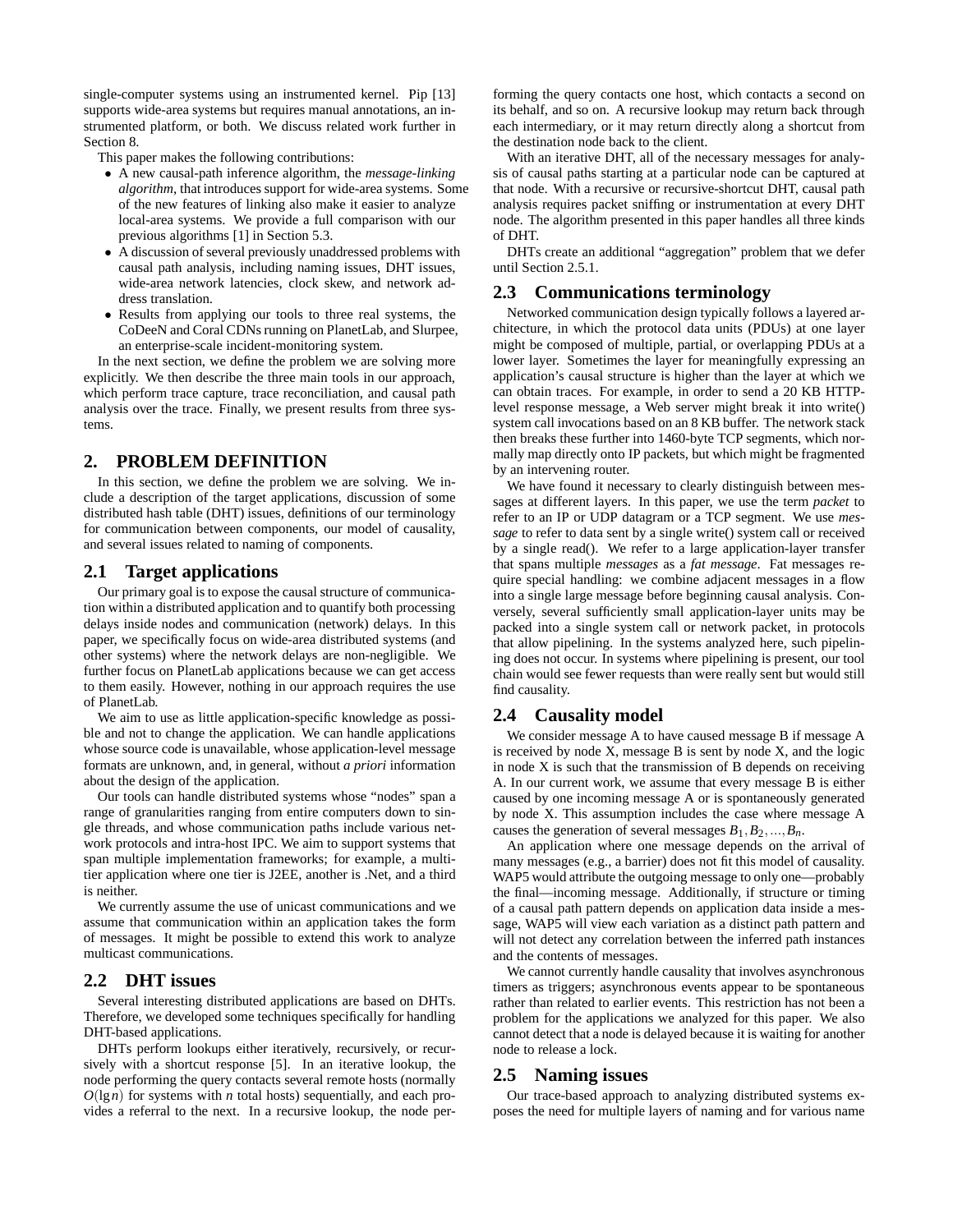translations. Clear definitions of the meanings of various names simplify the design and explanation of our algorithms and results. They also help us define how to convert between or to match various names.

Causal path analysis involves two categories of named objects, computational nodes and communication flow endpoints. Nodes might be named using hostnames, process IDs, or at finer grains. Endpoints might be named using IP addresses, perhaps in conjunction with TCP or UDP ports, or UNIX-domain socket pathnames. These multiple names lead to several inter-related challenges:

• **Which level of name to use**: While we want our tools to avoid incorporating application-specific knowledge, their *use* may require some knowledge of the application. In particular, the user of our tools may have to decide whether to treat a host as a single node or as a collection of process-level nodes. The process-level view might add useful detail if each process has a distinct role, or it might just add confusion if processes on a host are interchangeable, as in servers built using a process pool.

The selection of naming granularity interacts with the choice of tracing technology. Packet sniffing, the least invasive tracing approach, makes it difficult or impossible to identify processes rather than hosts. Use of an interposition library, such as the one we describe in Section 3, allows process-level tracing.

- **How to match node names and endpoint names**: A host might include several process nodes and multiple communication endpoints. For example, a Web proxy process could accept HTTP requests on port 8090 and send forwarded requests using a series of ephemeral port numbers; in this case, all these connections belong to one process. However, the same host might run both a Web server and an FTP server, in which case the two different server ports correspond to distinct processes. Using an interposition library, we capture enough information to match endpoints to processes; it is much harder using packet-sniffing.
- **How to find both ends of a path**: Whenever possible, we capture trace records at each host in a distributed system. Thus, each message within the system generates two trace records: one at the sender and one at the receiver. In order to get both sender and receiver timestamps for a message, we need to match up the two trace records – in effect, finding a common name for each message. This task is usually straightforward but can be complicated by multihomed hosts, reordered or lost datagrams, or clock offset.

The distinction between node names and endpoint names allows the analysis of a single distributed application by using multiple traces obtained with several different techniques. For example, we could trace UNIX-domain socket messages using the interposition library and simultaneously trace network messages using a packet sniffer.

Table 1 shows the various names (the columns) captured by our interposition library, and where they are used in our analysis. We include this table to illustrate the complexity of name resolution; it may be helpful to refer to it when reading Sections 4 and 5.

#### *2.5.1 Aggregation across multiple names*

Causal path analysis aggregates similar path instances into path patterns, presenting to the user a count of the instances inferred along with average timing information. The simplest form of aggregation is combining path instances with identical structure, i.e., those that involve exactly the same nodes in exactly the same order. More advanced aggregation techniques look for isomorphic path instances that perform the same tasks via different nodes, perhaps for load balancing. Without aggregation, it is difficult to vi-



**Figure 3: Example of aggregation across multiple names**

sualize how a system performs overall: where the application designer thinks of an abstract series of steps through an application, causal path analysis finds a combinatorial explosion of rare paths going through specific nodes. Aggregation is particularly important for DHTs, which are highly symmetric and use an intentionally wide variety of paths for reliability and load balancing. Aggregating paths is useful for finding performance bugs that are due to a design or coding error common to all hosts.

Once causal path analysis has identified a set of isomorphic paths, it is possible to aggregate the results based on the *role* of a node rather than its *name*. For example, Coral and CoDeeN have thousands of clients making requests; trees starting at one client would not normally be aggregated with trees starting at another. As another example, Figure 3(a) shows two causal paths with the same shape but different hostnames. In the top path, Host D fills the role of the first-hop proxy, and Host B fills the role of the secondhop proxy; in the other path, Host B is the first-hop proxy and and Host C is the second-hop proxy. What we might like to see instead is the aggregated path in Figure 3(b), which aggregates the clients, first-hop, and second-hop proxies. Of course, the unaggregated paths should still be available, in case a performance problem afflicts specific nodes rather than a specific task.

Currently, our code aggregates clients, but we have not yet implemented aggregation across servers. To aggregate clients, we designate each TCP or UDP port as *fixed* or *ephemeral* and each node as a client or a server. A port is fixed if it communicates with many other ports. For example, a node making a DNS request will allocate a source port dynamically (normally either sequentially or randomly), but the destination port will always be 53. Thus, causal path analysis discovers that 53 is a fixed port because it talks to hundreds or thousands of other ports. A node is considered a server if it uses fixed ports at least once, and a client otherwise. Our algorithm replaces all client node names with a single string "CLIENT" and replaces all ephemeral port numbers with an asterisk before building and aggregating trees. Thus, otherwise identical trees beginning at different clients with different ephemeral source-port numbers can be aggregated.

## **3. TRACE COLLECTION**

We now describe how we capture traces of inter-node communication. We wrote an interposition library, LibSockCap, to capture network and inter-process communication. LibSockCap captures mostly the same information as *strace -e network* (i.e., a trace of all networking system calls), plus additional needed information with much lower overhead. The extra information is needed for reconciliation and includes fingerprints of UDP message contents, the PID of peers connecting through a Unix socket, the peer name even when *accept* does not ask for it, the local name bound when *connect* is called, and the number assigned to a dynamic listening port not specified with *bind*. Further, LibSockCap imposes less than 2*µs* of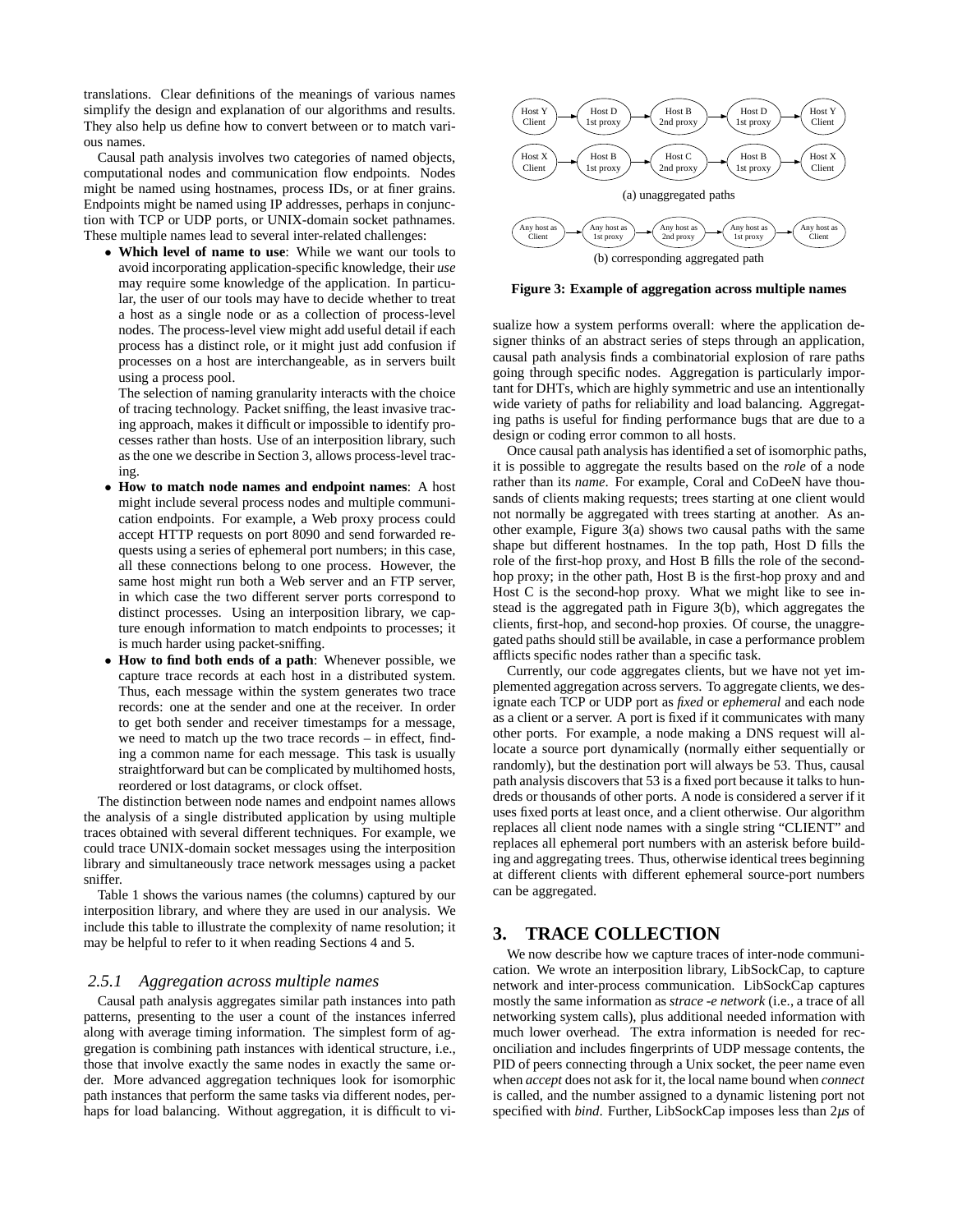|                                          | Socket API parameters |        |            | Other captured information |          |            |            |          |           |
|------------------------------------------|-----------------------|--------|------------|----------------------------|----------|------------|------------|----------|-----------|
|                                          | both ends:            | socket | file       |                            |          |            | peer       |          |           |
|                                          | (IP addr.port)        | path   | descriptor | length                     | hostname | <b>PID</b> | <b>PID</b> | checksum | timestamp |
| trace file header                        |                       |        |            |                            |          |            |            |          |           |
| new connection: TCP                      |                       |        |            |                            |          |            |            |          |           |
| new connection: UDP or raw IP            |                       |        |            |                            |          |            |            |          |           |
| new connection: UNIX domain              |                       |        |            |                            |          |            |            |          |           |
| message: TCP or UNIX domain              |                       |        |            |                            |          |            |            |          |           |
| message: UDP or raw IP                   |                       |        |            |                            |          |            |            |          |           |
| reconciliation: matching send & rcv recs |                       |        |            |                            |          |            |            |          |           |
| causal analysis (message linking)        |                       |        |            |                            |          | U          |            |          |           |
| aggregating nodes                        |                       |        |            |                            |          |            |            |          |           |

**Table 1: Where different naming information is captured (C) or used (U).**

overhead per captured system call, while strace imposes up to 60*µs* of overhead per system call. Finally, LibSockCap generates traces about an order of magnitude smaller than strace.

LibSockCap traces dynamically linked applications on any platform that supports library interposition via LD PRELOAD. LibSock-Cap interposes on the C library's system call wrappers to log all socket-API activity, for one or more processes, on all network ports and also on UNIX-domain sockets. For each call, LibSockCap records a timestamp and all parameters (as shown in Table 1), but not the message contents. In addition, LibSockCap monitors calls to *fork* so that it can maintain a separate log for each process. On datagram sockets, it also records a message checksum so that dropped, duplicated, and reordered packets can be detected.

There are several advantages to capturing network traffic through library interposition rather than through packet sniffing, either on each host or on each network segment.

- **Logical message semantics**: messages are captured with the same order and boundaries that the application sees, rather than after the network potentially fragments or combines them.
- **Finer granularity**: LibSockCap attributes communication to individual processes rather than to whole hosts. Also, Lib-SockCap can capture UNIX-domain sockets, while sniffing cannot.
- **Efficiency**: LibSockCap adds less overhead than running a sniffer on the same host, as is necessary on PlanetLab, because it runs in the memory space of the processes being traced and so does not require context switches or buffer copies to record messages.

Interposition does have disadvantages relative to sniffing.

- **No control packets**: only sniffing can capture network control messages. However, our work focuses on the causal relationships between logical messages, not control messages.
- **Lack of packet boundaries, fragments, and retransmissions**: problems arising in the network stack or in the network, such as excessive fragmentation or retransmission, are not visible to our interposition library.
- **Timestamps added by user process**: any delays introduced by the network stack happen after LibSockCap timestamps the event and get attributed to network delay.

The advantages are significant enough that even in environments where sniffing is feasible, we prefer to use LibSockCap.

## **3.1 Runtime overhead**

To verify that LibSockCap imposes negligible overhead on the applications being traced, we ran Seda's HttpLoad [20] using Java 1.4.1 01 against Apache 1.3.1. Both the client and the server were dual 2.4 GHz Pentium 4 Xeon systems running Linux 2.4.25. Lib-SockCap had no measurable effect on throughput or on average, 90th-percentile, or maximum request latency for any level of offered load. However, the server CPU was not saturated during this benchmark, so LibSockCap might have more impact effect on a CPU-bound task.

We measured the absolute overhead of LibSockCap by comparing the time to make read/write system calls with and without interposition active, using the server described above. LibSockCap adds about 0.02*µs* of overhead to file reads and writes, which generate no log entries; 1.03*µs* to TCP reads; 1.02*µs* to TCP writes; and 0.75*µs* to UDP writes. In our benchmark, Apache made at most 3,019 system calls per second, equal to an overhead of about 0.3% of one CPU's total cycles.

## **3.2 Deployment experience**

To capture the traces used for our experiments, we sent LibSock-Cap sources to the authors of Coral and CoDeeN. Both reported back that they used their existing deployment mechanisms to install LibSockCap on all of their PlanetLab nodes. After the processes ran and collected traces for a few hours, they removed LibSock-Cap, retrieved the traces to a single node, and sent them to us.

While LibSockCap is more invasive than packet sniffing (in that it requires additional software on each node), packet sniffing is more logistically challenging in practice, as we discuss in Section 7.

# **4. TRACE RECONCILIATION**

The trace reconciliation algorithm converts a set of per-process traces of socket activity (both network and inter-process messages) to a single, more abstract, trace of inter-node messages. This algorithm includes translation from socket events to flow-endpoint names and node names. The output is a trace containing logical message tuples of the form (sender-timestamp, sender-endpoint, sender-node, receiver-timestamp, receiver-endpoint, receiver-node).

**Name translation:** In the LibSockCap traces, each *send* or *recv* event contains a timestamp, a size, and a file descriptor. Reconciliation converts each file descriptor to a flow-endpoint name. With UNIX domain and TCP sockets, we can easily find the flowendpoint name (i.e., UNIX path or <IP address, port> pair) in prior *connect*, *accept*, or *bind* API events in the trace. File descriptors for datagram (UDP or raw IP) sockets, however, may or may not be bound to set source and destination addresses. If not, the remote address is available from the *sendto* or *recvfrom* parameter and we use the host's public IP address or the loopback address as the local address.

**Timestamps:** We include the timestamps from both the sender and receiver traces in the final trace. With both timestamps, it is simple to obtain the network latency of each message, as we describe in Section 5.2. Whenever we have only one timestamp for a message (because we only sniffed one endpoint), we use *nil* for the other timestamp.

## **5. MESSAGE LINKING ALGORITHM**

Causal path analysis looks for causal relationships in the logical messages produced by trace reconciliation. Its output is a collection of path patterns, each annotated with one or more scores indicating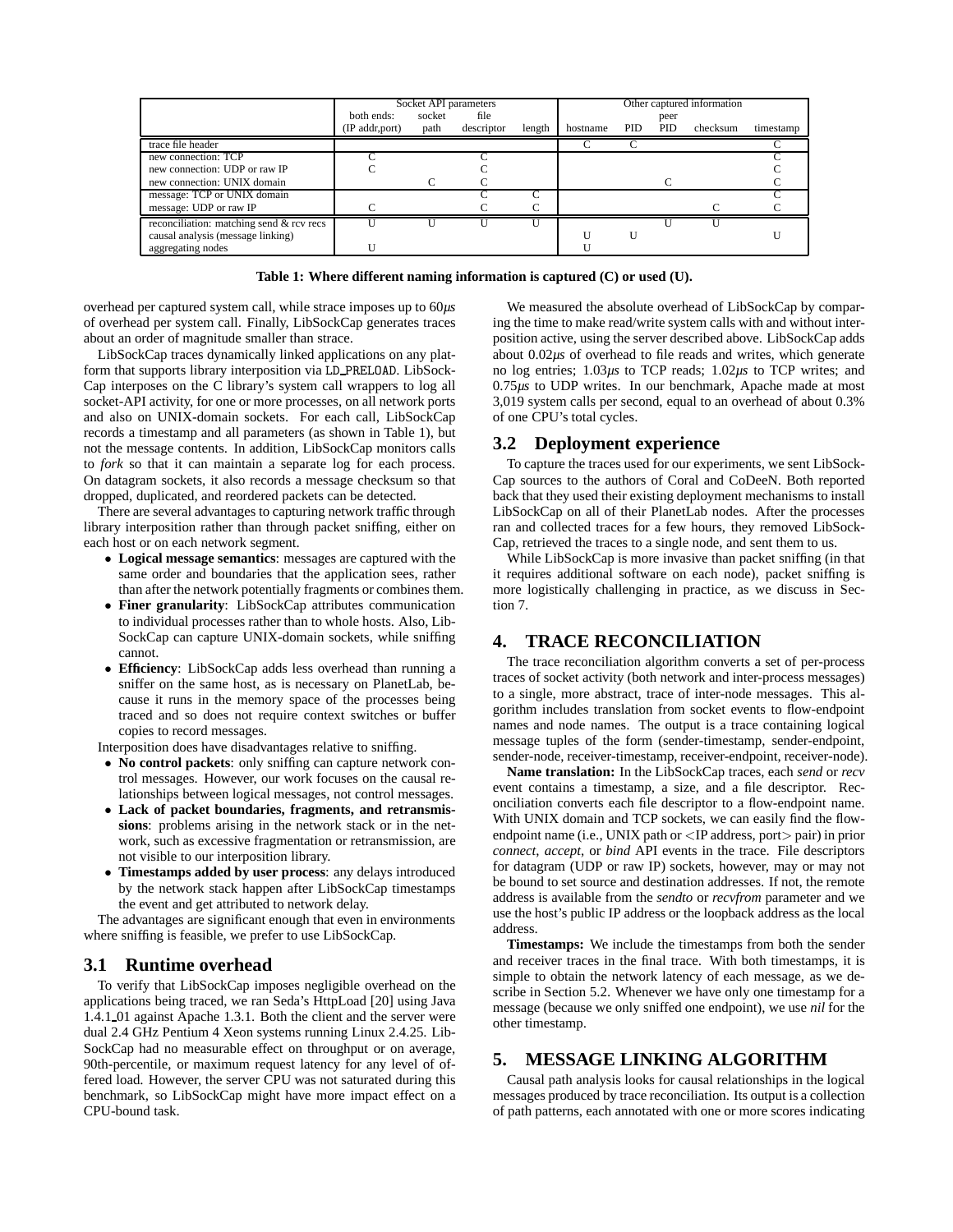

**Figure 4: Sample link probability tree and the two causal path instances it generates. Solid, dotted, and dashed arrows indicate "probably-true," "probably-false," and "try-both" links, respectively.**



**Figure 5: Three calls into B that might have caused B**→**C.**

importance. *Message linking*, or *linking* for short, is a new causality analysis algorithm for distributed communication traces. Linking works with both local-area and wide-area traces, which may be captured using LibSockCap, a sniffer, or other methods. We compare linking with other causal path analysis algorithms at the end of this section.

#### **5.1 Algorithm description**

For each message in the trace, linking attempts to determine if the message is spontaneous or is caused by another message. In many cases, the cause is ambiguous, in which case linking assigns a probability for the *link* between the *parent* message into the node and the *child* message out of the node. The probabilities of the links for all parent messages to a given child message sum to one.

Linking then constructs path instances from these links and assigns each path instance a confidence score that is the product of all of the link probabilities in the tree. The total score across all instances of a given path pattern represents the algorithm's estimate of the number of times the pattern appeared in the trace. If a link is sufficiently ambiguous (e.g., if it has a probability near 0.5), two path instances will be built, one with the link and one without it. Figure 4 shows an example link probability tree and the causal path instances it generates. The tree on the left shows all of the messages that might have been caused, directly or indirectly, by one specific A→B message, with a probability assigned to each possible link. From this tree, the linking algorithm generates the two causal path instances on the right, each with a probability based on the decisions made to form it. Here, two path instances are generated because the link between  $A \rightarrow B$  and  $B \rightarrow F$  has probability close to  $p = 0.5$ .

In broad terms, the linking algorithm consists of three steps: (1) estimating the average causal delay for each node, (2) determining possible parents for each message, and (3) building path instances and then aggregating them into path patterns. We describe the algorithm in more detail in the sections that follow.

#### **Step 1: Estimating the average causal delay**

The probability of each link between a parent message into B and a child message out of B is a function of how well it fits the causal delay distribution. Causal delays represent the service times at each node. Therefore, as is common in system modeling, we fit them to an exponential distribution  $f(t) = \lambda e^{-\lambda t} [16]$ , where  $\lambda$  is a scaling parameter to be found. Figure 6 shows a sample exponential distribution. An exponential distribution exactly models systems in which service times are memoryless—that is, the probability that a task will complete in the next unit time is independent of how long the task has been running. However, not all systems have memoryless service times. Even in systems with other service time distributions, the exponential distribution retains a useful property: because it is a monotonically decreasing function, the linking algorithm will assign the highest probability to causal relationships between messages close to each other in time. Thus, the exponential distribution works well even if its scaling factor is incorrect or the system does not exhibit strictly memoryless service times.

We also considered  $f(t) = \lambda t e^{-\lambda t}$ , a gamma distribution in which  $\alpha = 2$ . This gamma distribution assigns the highest probabilities to delays near  $1/\lambda$ , which causes the linking algorithm to produce more accurate results if  $\lambda$  is estimated correctly, but much worse results otherwise.

We use an independent exponential distribution for each  $B\rightarrow C$ pair, by estimating the average delay  $d_{B\to C}$  that B waits before sending a message to C. The delay distribution scaling factor  $\lambda_{B\rightarrow C}$ is equal to  $1/d_{B\to C}$ .

Correctly determining  $d_{B\rightarrow C}$  requires accurate knowledge of which message caused which; thus, linking only approximates  $d_{B\rightarrow C}$  and hence  $\lambda_{B\rightarrow C}$ . Linking estimates  $d_{B\rightarrow C}$  as the average of the smallest delay preceding each message. That is, for each message B→C, it finds the latest message into B that preceded it and includes that delay in the average. If there is no preceding message within *x* seconds,  $B \rightarrow C$  is assumed to be a spontaneous message and no delay is included. The value of *x* should be longer than the longest real delay in the trace. We use  $x = 2$  sec for the Coral and CoDeeN traces, but  $x = 100$  *ms* for the Slurpee trace. The value of *x* is userspecified, depends only on expected processing times, and does not need to be a tight bound.

In the presence of high parallelism, the estimate for each *d* may be too low, because the true parent message may not be the most recent one. However, because the exponential distribution is monotonically decreasing, the ranking of possible parents for a message is preserved even when *d* and  $\lambda$  are wrong. It is possible to iterate over steps (1) and (2) to improve the estimate of  $\lambda$ , but linking does not currently do so.

#### **Step 2: Finding and scoring parent messages**

After estimating  $\lambda_{B\rightarrow C}$  for each communicating pair of nodes B $\rightarrow C$ , the linking algorithm assigns each causal link a weight based on its delay. The weight of the link between X→B and B→C in the example in Figure 5 is set to

$$
f(t_4-t_1) = e^{-\lambda_{B \to C}(t_4-t_1)},
$$

where  $(t_4 - t_1)$  is the delay between the arrival of  $X \rightarrow B$  and the departure B→C. Additionally, B→C may not have been caused by any earlier message into B, and instead might have been spontaneous. This possibility is given a weight equal to a link with delay  $y \cdot d_{B \to C}$ . *y* should be a small constant; we use  $y = 4$ . A larger *y* instructs the algorithm to prefer longer paths, while a smaller *y* generates many short paths that may be suffixes of correct paths. Spontaneous action is the most likely choice only when there are no messages into B within the last  $y \cdot d_{B \to C}$  time. Figure 6 shows the weights assigned to all three possible parents of  $B \rightarrow C$ , as well as the weight assigned to the possibility that it occurred spontaneously.

Once all of the possible parents for this B→C message have been enumerated, the weights of their links are normalized to sum to 1.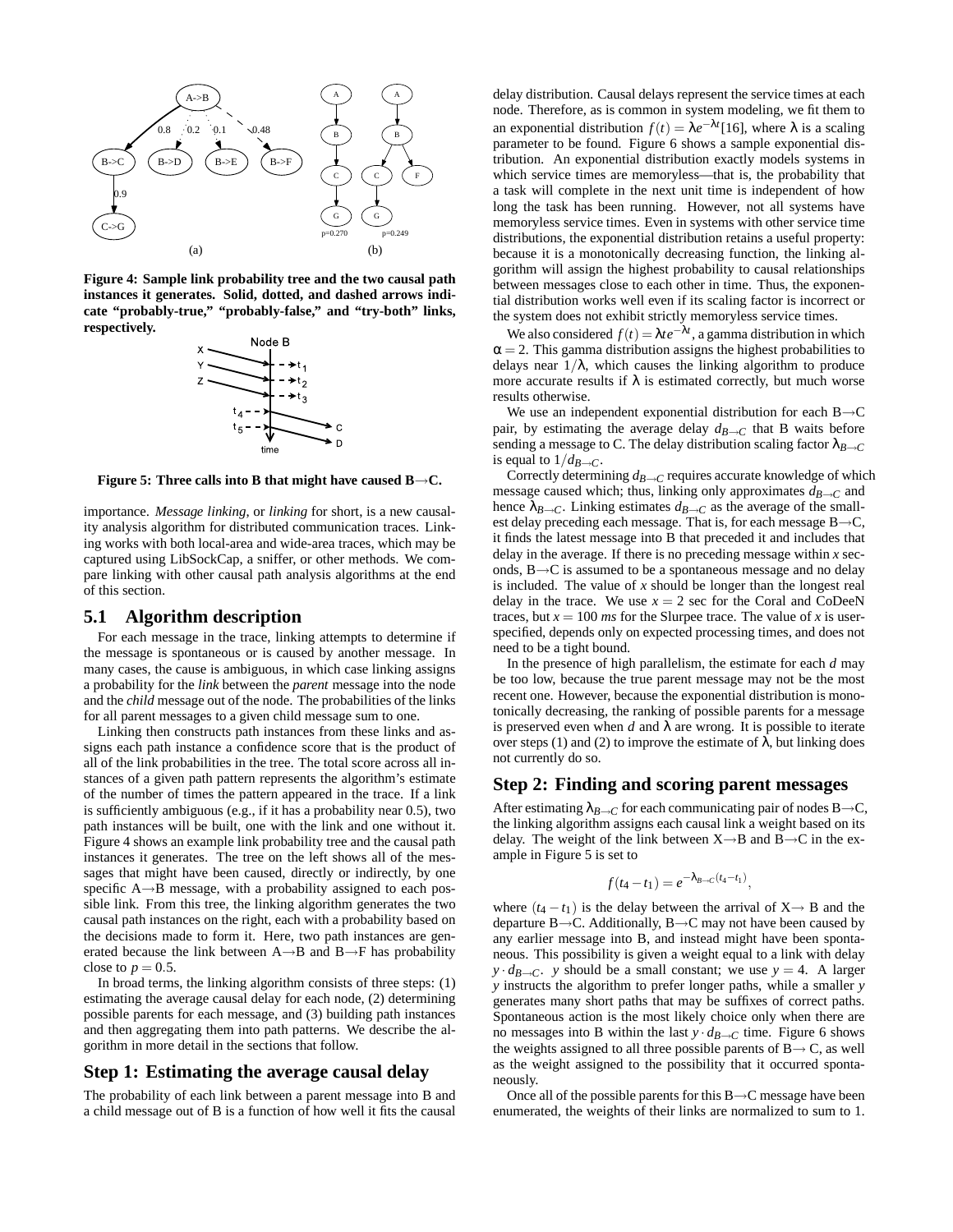

**Figure 6:** An exponential distribution with  $\lambda = 1$ , showing the **weights assigned to all possible parents of B** $\rightarrow$ **C.** *f*(4) **represents the possibility of a spontaneous message, given**  $y = 4$ .



**Figure 7: Possible-parent trees for the messages in Figure 5.**

These normalized weights become the probability for each link. Figure 7 shows the possible parents for the  $B \rightarrow C$  and  $B \rightarrow D$  calls, with their assigned probabilities.

Hosts or processes that were not traced result in *nil* timestamps in the reconciled trace. That is, if node A was traced and B was not, then A→B messages will be present with send timestamps but not receive timestamps, and B→A messages will have only receive timestamps. Both estimating  $d_{B\rightarrow A}$  and assigning possible parents to B→A rely on having timestamps at both nodes. In this case, we use A's timestamps in place of B's and only allow causality back to the same node:  $A \rightarrow B \rightarrow A$ . This assumption allows calls from or to nodes outside the traced part of the system but avoids false causality between, e.g., several unrelated calls to the same server.

After enumerating and weighting all possible parents for each message, the linking algorithm uses these links to generate a list of the possible children for each message, preserving the link probabilities. This inversion, shown in Figure 8, is necessary because causal path instances are built from the root down.

#### **Step 3: Building trees**

The final step of the linking algorithm builds path instances from the individual links, then aggregates them into path patterns. That is, if step (2) finds the relationships shown in Figure 4(a), it would generate the two causal path instances shown in Figure 4(b), with the following probabilities:

$$
p_1 = 0.8 \cdot 0.9 \cdot (1 - 0.2) \cdot (1 - 0.1) \cdot (1 - 0.48)
$$
  
\n
$$
\approx 0.270
$$
  
\n
$$
p_2 = 0.8 \cdot 0.9 \cdot (1 - 0.2) \cdot (1 - 0.1) \cdot 0.48
$$
  
\n
$$
\approx 0.249
$$

Each causal link included contributes a factor *p* corresponding to its probability. Each causal link omitted contributes a 1− *p* factor.

For each link in the tree (e.g., did  $A \rightarrow B$  cause  $B \rightarrow C$ ?), step (3) treats it as *probably-false*, *probably-true*, or *try-both*, based on its probability. Decisions are designated try-both if their probability is close to 0.5 or if they represent one of the most likely causes for a given message. That is, in Figure 4, if  $A \rightarrow B$  is the most likely cause of  $B\rightarrow D$ , then the  $A\rightarrow B\rightarrow D$  link will be made a try-both even though its probability is not near 0.5, ensuring that at least



**Figure 8: Possible-child trees formed from the trees in Figure 7.**

one cause of B→D is considered even if each possible cause has probability  $p < 0.5$ . The number of path instances generated from a given root message is  $O(2^k)$ , where *k* is the number of ambiguous links from that message or its descendants that are treated as tryboth. Therefore, *k* must be limited to bound the running time of linking.

Linking assigns a probability to each tree equal to the product of the probabilities of the individual decisions—using  $(1 - p)$  for decisions to omit a causal link—made while constructing it. If a specific path pattern is seen several times, we keep track of the total score (i.e., the expected number of times the pattern was seen) and the maximum probability. Path patterns in the output are generally ordered by total score.

Big trees will have low scores because more decisions (more uncertainty) goes into creating them. This behavior is expected.

#### **5.2 Node and network latency**

The latency at each node B is the time between the receive timestamp of the parent message arriving at a node B and the send timestamp of the child message that node B sends. Since both timestamps are local to B, clock offset and clock skew do not affect node latency. For aggregated trees, the linking algorithm calculates the average of that node's delays at each instance of the tree, weighted by the probability of each instance. In addition to the average, we optionally generate a histogram of delays for each node in the tree.

The network latency of each message is the difference between its send and receive timestamps. These timestamps are relative to different clocks (they come from LibSockCap logs at different hosts), so the resulting latency includes clock offset and skew unless we estimate it and subtract it out. We use a filter on the output of the linking algorithm to approximate pairwise clock offset by assuming symmetric network delays, following Paxson's technique [12]. For simplicity, we ignore the effects of clock skew. As a result, our results hide clock offset and exhibit symmetric average delays between pairs of hosts.

#### **5.3 Algorithm comparison**

Our earlier work, Project 5 [1], presented two causal-path analysis algorithms, *nesting* and *convolution*. The nesting algorithm works only on applications using call-return communication and can detect infrequent causal paths (albeit with some inaccuracy as their frequency drops). However, messages must be designated as either calls or returns and paired before running the nesting algorithm. If call-return information is not inherently part of the trace, as in the systems analyzed here, then trying to guess it is errorprone and is a major source of inaccuracy. Linking and nesting both try to infer the cause, if any, for each message or call-return pair in the trace individually.

The nesting algorithm only uses one timestamp per message. It is therefore forced either to ignore clock offset or to use fuzzy timestamp comparisons [1], which only work when all clocks differ by less time than the delays being measured. Since clocks are often unsynchronized—PlanetLab clocks sometimes differ by minutes or hours—our approach of using both send and receive timestamps works better for wide-area traces.

The convolution algorithm uses techniques from signal processing, matching similar timing signals for the messages coming into a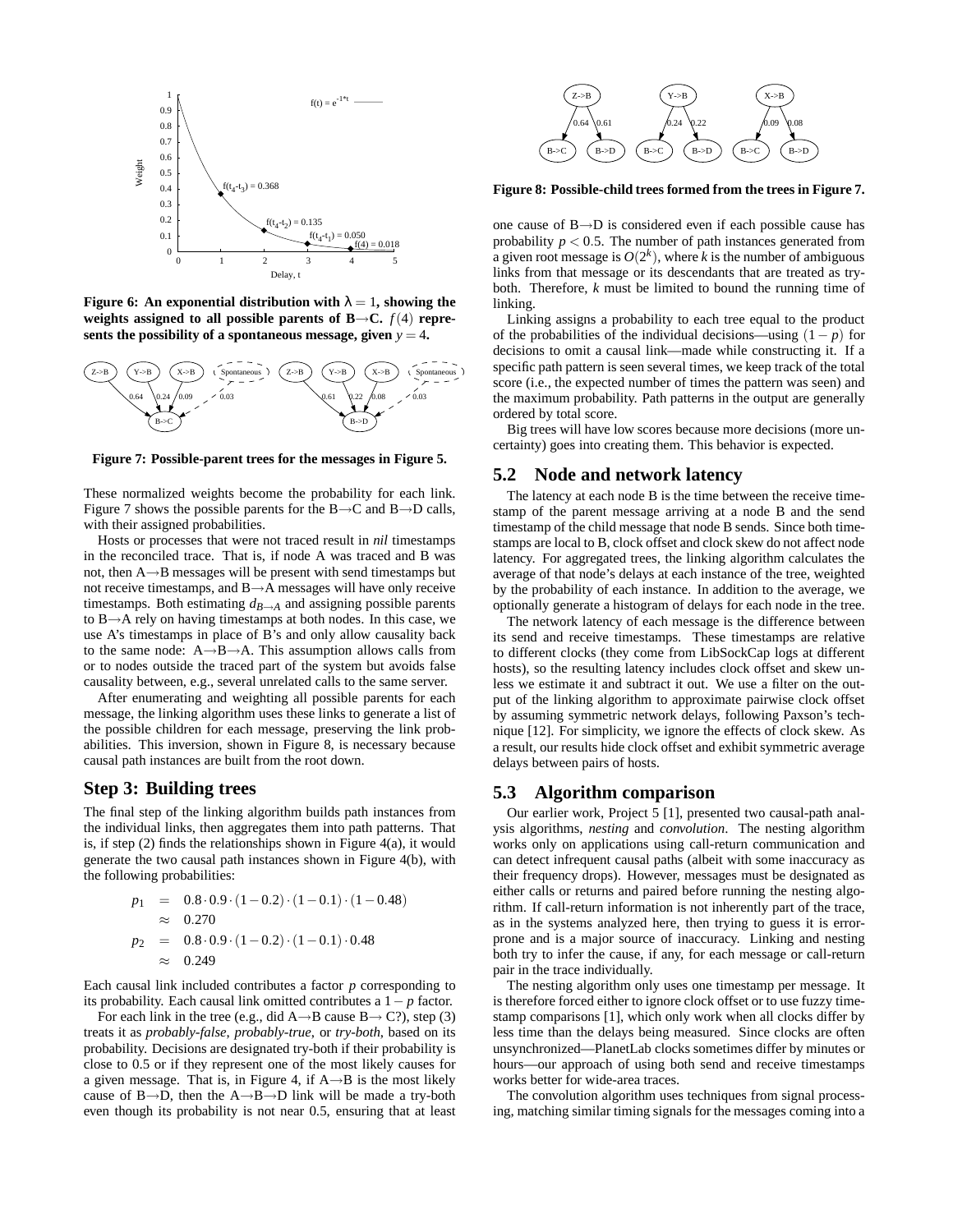|        |               | Number of | Trace    | Number of |
|--------|---------------|-----------|----------|-----------|
| Trace  | Date          | messages  | duration | hosts     |
| CoDeeN | Sept. 3, 2004 | 4.702.865 | 1 hour   | 15        |
| Coral  | Sept. 6, 2004 | 4.246.882 | 1 hour   | 68        |

**Table 2: Trace statistics**



Solid arrows show message paths, labeled one-way delays, when known. Dotted arcs show node-internal delays between message events. Nodes are labeled with name and total delay for node and its children.

#### **Figure 9: Example of call-tree visualization.**

node and the messages leaving the same node. Convolution works with any style of message communication, but it requires traces with a minimum of hundreds of messages, runs much more slowly than nesting or linking, and is inherently unable to detect rare paths. When we applied convolution to Coral, it could not detect rare paths like DHT calls and could not separate node processing times of interest from network delays and clock offset.

The linking and nesting algorithms both have  $O(n \lg n)$  running time, determined by the need to sort messages in the trace by timestamp, but both are dominated by an  $O(n)$  component for the traces we have tried. The convolution algorithm requires  $O(\frac{t}{s} \lg \frac{t}{s})$  running time, where *t* is the duration of the trace and *s* is the size of the shortest delays of interest. In practice, convolution usually takes one to four hours to run, nesting rarely takes more than twenty seconds, and linking takes five to ten minutes but can take much less or much more given a non-default number of try-both decisions allowed per causal-link tree. Linking and nesting both require  $O(n)$ memory because they load the entire trace into memory, while convolution requires a constant amount of memory, typically under 1 MB. Our Project 5 paper [1] has more details for nesting and convolution, while Section 6 has more details for linking.

## **6. PLANETLAB RESULTS**

In this section, we present some results from our analyses of traces from the CoDeeN and Coral PlanetLab applications. Table 2 presents some overall statistics for these two traces.

## **6.1 Visualization of results**

For a given causal path pattern, we use a timeline to represent both causality and time; for example, see Figures 10, 12, 13, and 14. Boxes represent nodes and lines represent communication links; each node or line is labeled with its mean delay in msec. If we do not have traces from a node, we cannot distinguish its internal delay from network delays, so we represent the combination of such a node and its network links as a diamond, labeled with the total delay for that combination. Time and causality flow left to right, so if a node issues an RPC call, it appears twice in the timeline: once when it sends the call, and again when it receives the return.

These timelines differ from the call-tree pictures traditionally used to represent system structure (for example, Figure 1 in [19]

| Code name  | Hostname                                    |
|------------|---------------------------------------------|
| A & M      | planetlab2.tamu.edu                         |
| A & T      | CSPlanet2.ncat.edu                          |
| <b>CMU</b> | planetlab-2.cmcl.cs.cmu.edu                 |
| CT.        | planlab2.cs.caltech.edu                     |
| How        | nodeb.howard.edu                            |
| MIT        | planetlab6.csail.mit.edu                    |
| MU         | plnode02.cs.mu.oz.au                        |
| ND         | planetlab2.cse.nd.edu                       |
| PU         | planetlab2.cs.purdue.edu                    |
| Pri        | planetlab-1.cs.princeton.edu                |
| Ro         | planet2.cs.rochester.edu                    |
| UCL.       | planetlab2.info.ucl.ac.be                   |
| UVA        | planetlab1.cs.virginia.edu                  |
| WaC        | cloudburst.uwaterloo.ca (Coral DHT process) |
| WaP        | cloudburst.uwaterloo.ca (Proxy process)     |
| cl         | Any client                                  |
| Ans N      | some DNS server                             |
| lo         | local loopback                              |
| web $N$    | some Web origin server                      |

**Table 3: Code names for hosts used in figures.**

and Figure 1 in [7], or the diagrams in our earlier work [1]) but we found it hard to represent both causality and delay in a call-tree, especially when communication does not follow a strict call-return model. Magpie [2] also uses timelines, although Magpie separates threads or nodes vertically, while we only do so when logically parallel behavior requires it.

It is possible to transform the timeline in Figure 10 to a call tree, as in the hand-constructed Figure 9, but this loses the visually helpful proportionality between different delays.

To avoid unreadably small fonts, we use short code names in the timelines instead of full hostnames. Table 3 provides a translation.

#### **6.2 Characterizing causal paths**

Our tools allow us to characterize and compare causal path patterns. For example, Figure 10 and Figure 12 show, for Coral and CoDeeN respectively, causal path patterns that include a cache miss and a DNS lookup. One can see that CoDeeN differs from Coral in its use of two proxy hops (described in [19] as a way to aggregate requests for a given URL on a single CoDeeN node).

A user of our tools can see how overall system delay is broken down into delays on individual hosts and network links. Further, the user can explore how application structure can affect performance. For example, does the extra proxy hop in CoDeeN contribute significantly to client latency?

Note that we ourselves are not able to compare the end-to-end performance of Coral and CoDeeN because we do not have traces made at clients. For example, one CDN might be able to optimize client network latencies at the cost of poorer server load balancing.

#### **6.3 Characterizing node delays**

When looking for a performance bug in a replicated distributed system, it can be helpful to look for large differences in delay between paths that should behave similarly. Although we do not believe there were any gross performance problems in either CoDeeN or Coral when our traces were captured, we can find paths with significantly different delays. For example, Figure 13 shows two different but isomorphic cache-miss paths for CoDeeN (these paths do not require DNS lookups). The origin server delay (a total including both network and server delay) is 321 ms in the top path but only 28 ms in the bottom path. Also, the proxies in the top path show larger delays when forwarding requests than those in the bottom path. In both cases, the proxies forward responses rapidly.

Similarly, we can focus on just one role in a path and compare the delays at the different servers that fill this role. Table 4 shows mean delays in proxies for cache-hit operations (the causal path patterns in this case are trivial).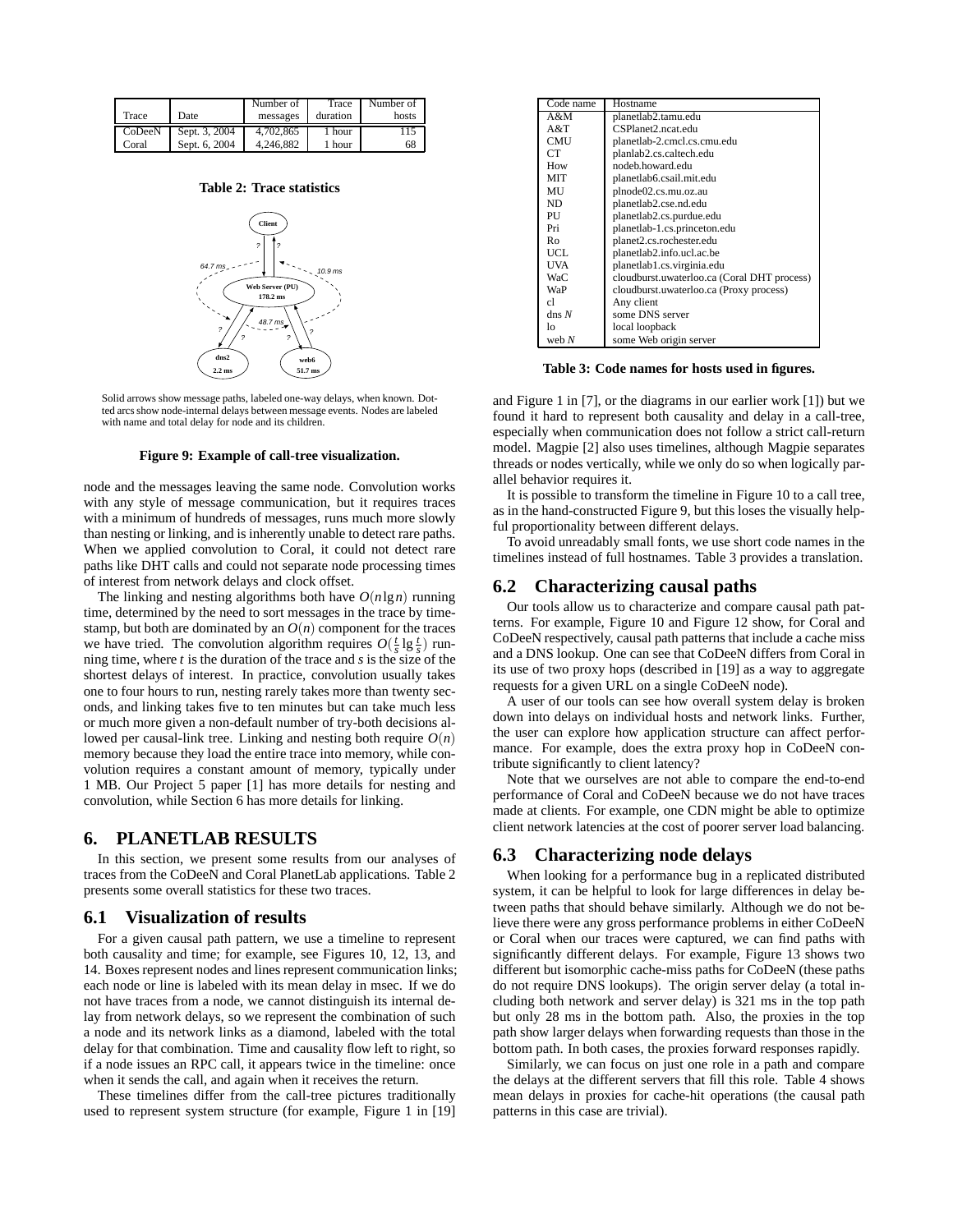

**Figure 10: Linking algorithm output for a Coral miss path with DNS lookup, delays in ms.**

| Node<br>name                           | Mean<br>delay     | Number of<br>samples |  |  |  |  |
|----------------------------------------|-------------------|----------------------|--|--|--|--|
| CoDeeN                                 |                   |                      |  |  |  |  |
| planet1.scs.cs.nyu.edu                 | $0.29$ ms         | 583                  |  |  |  |  |
| pl1.ece.toronto.edu                    | $1.47$ ms         | 266                  |  |  |  |  |
| planlab1.cs.caltech.edu                | $0.59$ ms         | 247                  |  |  |  |  |
| nodeb.howard.edu                       | 4.86 ms           | 238                  |  |  |  |  |
| planetlab-3.cmcl.cs.cmu.edu            | $0.20$ ms         | 53                   |  |  |  |  |
| Coral                                  |                   |                      |  |  |  |  |
| planet1.scs.cs.nyu.edu                 | $4.84 \text{ ms}$ | 6929                 |  |  |  |  |
| planetlab12.Millennium.Berkeley.EDU    | $6.16$ ms         | 3745                 |  |  |  |  |
| planetlab2.csail.mit.edu               | 5.51 ms           | 1626                 |  |  |  |  |
| CSPlanet2.chen.ncat.edu                | $0.98$ ms         | 987                  |  |  |  |  |
| planetlab14. Millennium. Berkeley. EDU | $0.91$ ms         | 595                  |  |  |  |  |

**Table 4: Examples of mean delays in proxy nodes.**



**Figure 11: Node delay distributions (CoDeeN)**

The message linking algorithm has enough information to generate the entire distribution of delays at a node or on a link rather than just the mean delay. Figure 11 shows the delay distributions for cache-hit operations on five nodes. The nodes in this figure are also listed in Table 4, which shows mean delay values for four of the nodes between 0 and 2 ms. The distribution for nodeb.howard.edu shows two peaks, including one at 18 ms that strongly implies a disk operation and corresponds with this node's higher mean delay in the table.

## **6.4 DHT paths in Coral**

Coral uses a distributed hash table (DHT) to store information about which proxy nodes have a given URL and to store location information about clients.<sup>1</sup> Whenever a proxy does not have a requested web object in its local cache, it searches the DHT to find other nodes that have the object, and it inserts a record into the DHT once it has retrieved the object. Figure 14 shows one such DHT call in Coral. The sets of three parallel calls in this figure reflect Coral's use of three overlapping DHTs at different levels of locality. From the figure, it is also clear that Coral's DHT is iterative: each hop in a DHT path responds directly to the requester rather than forwarding the query to the next hop.

#### **6.5 Algorithm runtime costs**

We measured the CPU time and memory required to run the reconciliation and message linking algorithms on several traces.

Table 5 shows that these costs are acceptable. The CPU time requirements are higher than the nesting algorithm but lower than the convolution algorithm [1]. The memory requirements reflect the need to keep the entire trace in memory for both reconciliation and linking. We expect the running time to be  $O(n \lg n)$  for both reconciliation and linking because both require sorting. However, the  $O(n)$  portions of each program dominate the running time. The running time for linking is heavily dependent on the pruning parameters used, particularly the number of try-both bits allocated per link probability tree. Memory requirements are  $O(n)$  for both programs.

#### **6.6 Metrics for sorting path patterns**

The linking algorithm produces two scores for each path pattern it identifies: a raw count of the number of instances and expected number of instances believed to be real. The latter is the sum of the probabilities of all instances of the path pattern. Sorting by the expected number of instances is generally the most useful, in that the patterns at the top of the list appear many times, have high confidence, or both. Highlighting paths that appear many times is useful because they are where optimizations are likely to be useful. Highlighting paths with high confidence helps suppress false positives (i.e., patterns that are inferred but do not reflect actual program behavior).

Two additional, composite metrics are: (1) *expectation*÷*count* and (2) *expectation*  $\div \sqrt{count}$ . The first is the average probability of instances of each path, and it favors high-confidence paths. The second captures the notion that seeing a path many times increases the confidence that it is not a false positive, but not linearly.

## **7. ENTERPRISE APPLICATIONS**

Although this paper focuses on wide-area applications, previous work on black-box debugging using traces [1, 2, 4] focused on LAN applications. We had the opportunity to try our tools on traces from a moderately complex enterprise application, Slurpee<sup>2</sup>. We do not present detailed results from Slurpee, since LAN applications are not the focus of the paper and space does not permit an adequate treatment. However, Slurpee is the one system on which we have used linking, nesting, and convolution. Further, we learned several things applying WAP5 to Slurpee that are applicable to wide-area applications.

The Slurpee system aids in supporting customers of a computer vendor. It handles reports of incidents (failures or potential failures) and configuration changes. Reports arrive via the Internet, and are passed through several tiers of replicated servers. Between each tier there are firewalls, load balancers, and/or network switches as appropriate, which means that the component servers are connected to a variety of distinct LANs.

Since we could not install LibSockCap on the Slurpee servers, packet-sniffing was our only option for tracing Slurpee and had the advantage of non-invasiveness. However, we found the logistics significantly more daunting than we expected. Packet sniffing systems are expensive, and we could not allocate enough of them to cover all packet paths. They also require on-site staff support to set them up, configure switch ports, initiate traces, and collect the results. In the future, these tasks might be more automated.

<sup>1</sup>The Coral authors call their structure a *distributed sloppy hash table* (DSHT) to emphasize design decisions they made to improve load balancing.

<sup>2</sup>Slurpee is not its real name.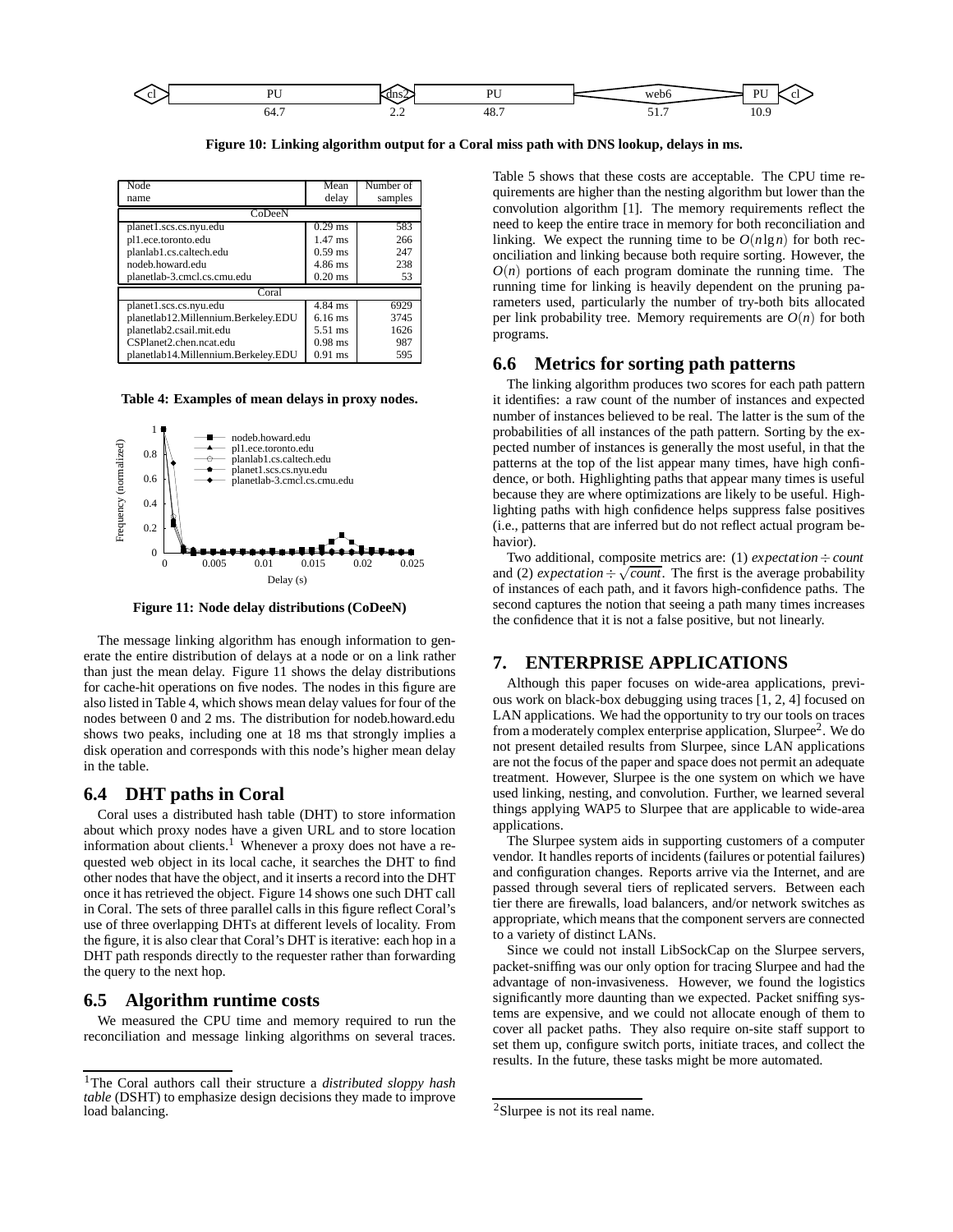

**Figure 12: Linking algorithm output for a CoDeeN miss path with DNS lookup, delays in ms.**



**Figure 13: Linking algorithm output for two CoDeeN miss paths, delays in ms.**

We obtained simultaneous packet traces from five sniffers, one for each of the main LAN segments behind the main firewall. We treated each packet as a message, and applied a variant of our reconciliation algorithm (see Section 4) to generate a unified trace.

The five sniffers did not have synchronized clocks when the traces were made. Clock offsets were on the order of a few seconds. Since we had two copies of many packets (one sniffed near the sender, one sniffed near the receiver), we developed an algorithm to identify which sniffer's clock to use as the sender or receiver timestamp for each server (node) in the trace. If the sniffer is on the same switch as a node, then every packet to or from that node appears in that sniffer's traces. If we did not sniff the node's switch, then we chose the sniffer that contained the most packets to or from the node.

We applied all three of our causal-path analysis algorithms to the Slurpee trace. The Slurpee trace conforms to call-return semantics but does not contain the information needed to pair calls with returns. We tried several heuristics for pairing calls and returns, but the inaccuracy in this step limited the usefulness of the nesting algorithm. Convolution does not require call-return pairing, but it does require a large number of instances of any given path. Several of the Slurpee paths occurred infrequently and were not detected by convolution. Some of the Slurpee hosts were only visible in the trace for a few seconds and so did not send or receive enough messages to appear in any path detected by convolution. Linking was able to detect both common and rare paths and was not hampered by the lack of call-return pairing information.

## **7.1 Network address translation**

In analyzing the Slurpee system, we found instances of network address translation, which did not appear in the Coral or CoDeeN traces but which might appear in other wide-area systems.

Network address translation (NAT) [6] allows network elements to change the addresses in the packets they handle. In Slurpee, a load balancer uses NAT to redirect requests to several server replicas. Wide-area systems often use NAT to reduce the pressure on IPv4 address space assignments. NAT presents a problem for message-based causality analysis, because the sender and receiver of a single message use different "names" (IP addresses) for one of the endpoints.

We developed a tool to detect NAT in packet traces and to rewrite trace records to canonicalize the translated addresses. This tool searches across a set of traces for pairs of packets that have identical bodies and header fields, except for IP addresses and headers that normally change as the result of routing or NAT. While small numbers of matches might be accidental (especially for UDP packets, which lack TCP's pseudo-random sequence numbers), frequent matches imply the use of NAT. The tool can also infer the direction of packet flow using the IP header's Time-To-Live (TTL) field, and from packet timestamps if we can correct sufficiently for clock offsets.

We have not tested this tool on packet traces from a wide-area system, but we believe it would work correctly. However, because LibSockCap does not capture message contents and cannot capture packet headers, LibSockCap traces do not currently contain enough information to support this tool.

## **8. RELATED WORK**

We divide related work into three categories: trace-based techniques for causality and performance analysis, and other interpositionbased tools.

#### **8.1 Trace-based analysis tools**

Our previous work on Project 5 [1], which we have already described earlier in this paper, is most closely related work to WAP5. This earlier work ignored many practical issues in gathering traces, particularly overlapping traces from multiple sniffers, and reconciling them into a single trace for analysis. Also, Project 5's nesting algorithm depends on call-return semantics and is too sensitive to clock offsets, while the convolution algorithm requires long traces and cannot infer causality in the presence of highly variable processing delays.

Magpie [2] complements our work by providing a very detailed picture of what is happening at each machine, at the cost of needing to understand the applications running at each machine. Magpie uses Event Tracing for Windows, built into the Windows operating system, to collect thread-level CPU and disk usage information. Magpie does not require modifying the application, but does require "wrappers" around some parts of the application. Their algorithms also require an application-specific *event schema*, written by an application expert, to stitch traced information into request patterns.

Several other systems require instrumented middleware or binaries. Pinpoint [4] focuses on finding faults by inferring them from anomalous behavior. Pinpoint instruments the middleware on which an application runs (e.g., J2EE) in order to tag each call with a request ID. The Distributed Programs Monitor (DPM) [10] instruments a platform to trace unmodified applications. DPM uses kernel instrumentation to track the causality between pairs of messages rather than inferring causality from timestamps. Paradyn [11] uses dynamic instrumentation to capture events and location bottlenecks, but it does not organize events into causal paths. Finally, some of the most invasive systems, such as NetLogger [14] and ETE [8], find causal paths in distributed system by relying on programmers to instrument interesting events rather than inferring them from passive traces. Pip [13] requires modifying, or at least recompiling, applications but can extract causal path information with no false positives or false negatives. Because of the higher information accuracy, Pip can check the extracted behavior against programmer-written templates and identify any unexpected behavior as possible correctness or performance bugs.